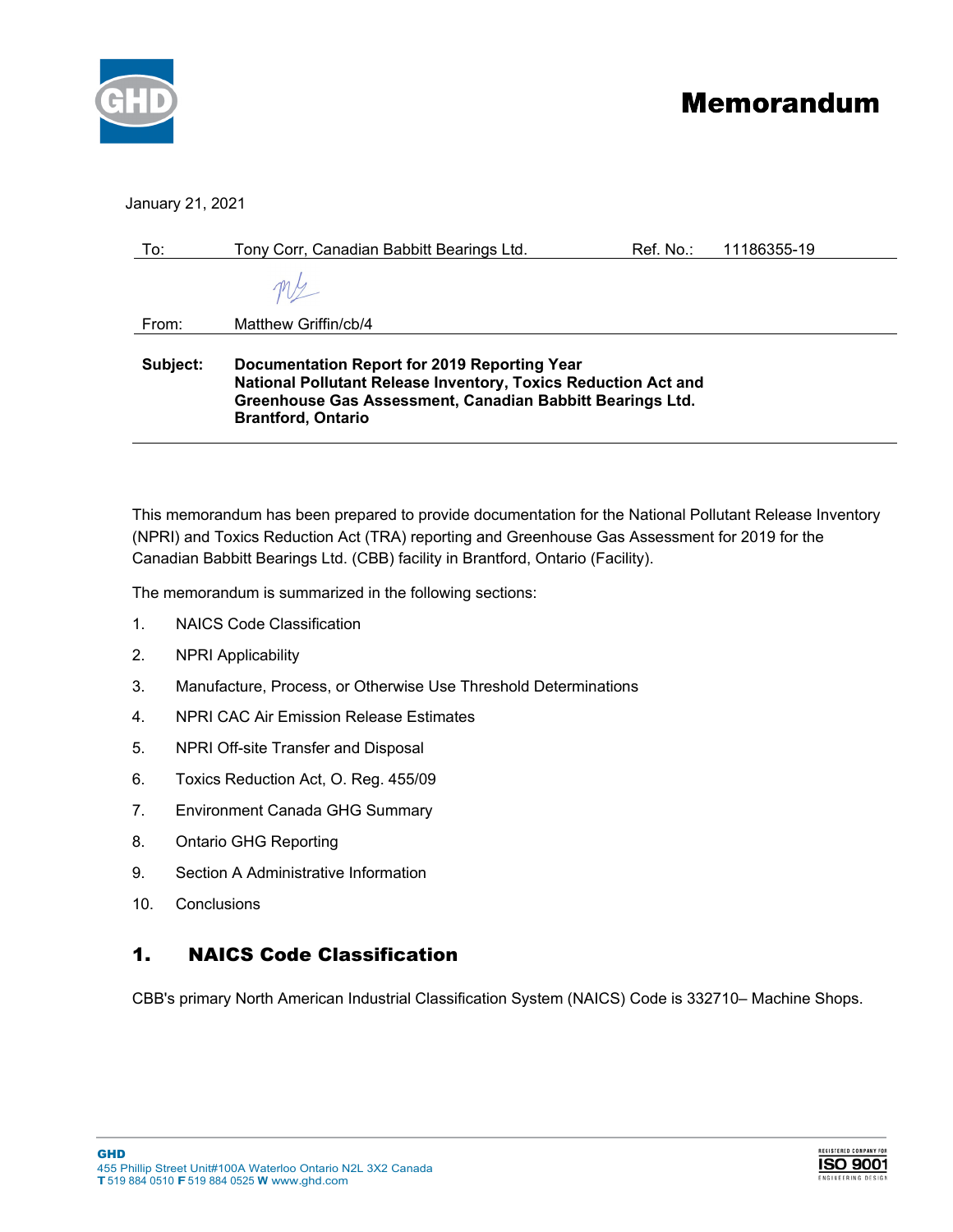

## 2. NPRI Parts 1, 2, 3 Applicability

The Facility will be required to calculate and report the emissions of substances listed in NPRI annually only if both of the following criteria are met:

- The equivalent of 20,000-hours of labour or more annually (equal to 10 full time employees)
- Any substance in NPRI has MPO quantities that are equal to or greater than the corresponding MPO threshold identified in NPRI

The MPO quantities for the Facility were compared with the NPRI MPO thresholds to determine reporting status.

Since the Facility employs more than 10 people, the first criterion is met and the Facility did use compounds listed on NPRI as raw materials during the 2019 reporting year, as summarized in Table 1. Therefore, NPRI MPO criteria were assessed, as summarized in Table 2. No compounds were deemed to be reportable.

## 3. Manufacture, Process, or Otherwise use Threshold Determinations

The 2019 chemical usage information was provided by CBB and was evaluated to determine the annual MPO quantities applicable to NPRI thresholds. The sum of the amount of products MPO were determined and compared with the NPRI MPO thresholds to determine reporting status.

No compounds met the MPO thresholds for the 2019 reporting year as summarized in Table 2.

## 4. NPRI Part 4 CAC Air Emission Release Estimates

CBB provided the monthly natural gas consumption rates for the Facility. Emissions due to natural gas consumption were calculated using US EPA AP-42 Chapter 1.4 emission factors for natural gas combustion equipment smaller than 100 MMBTU. These estimated annual emissions are provided in Table 4.

Part 4 Substance emissions are compared to the NPRI Threshold in Table 5. CBB did not exceed the release threshold for any Part 4 Substance.

## 5. NPRI Off-Site Transfers for Disposal and Treatment

No compounds met the reporting thresholds and therefore CBB is not required to report off-Site transfers.

## 6. Toxics Reduction Act Reporting

TRA evaluation is provided in Table 7. CBB is not TRA reportable for 2019.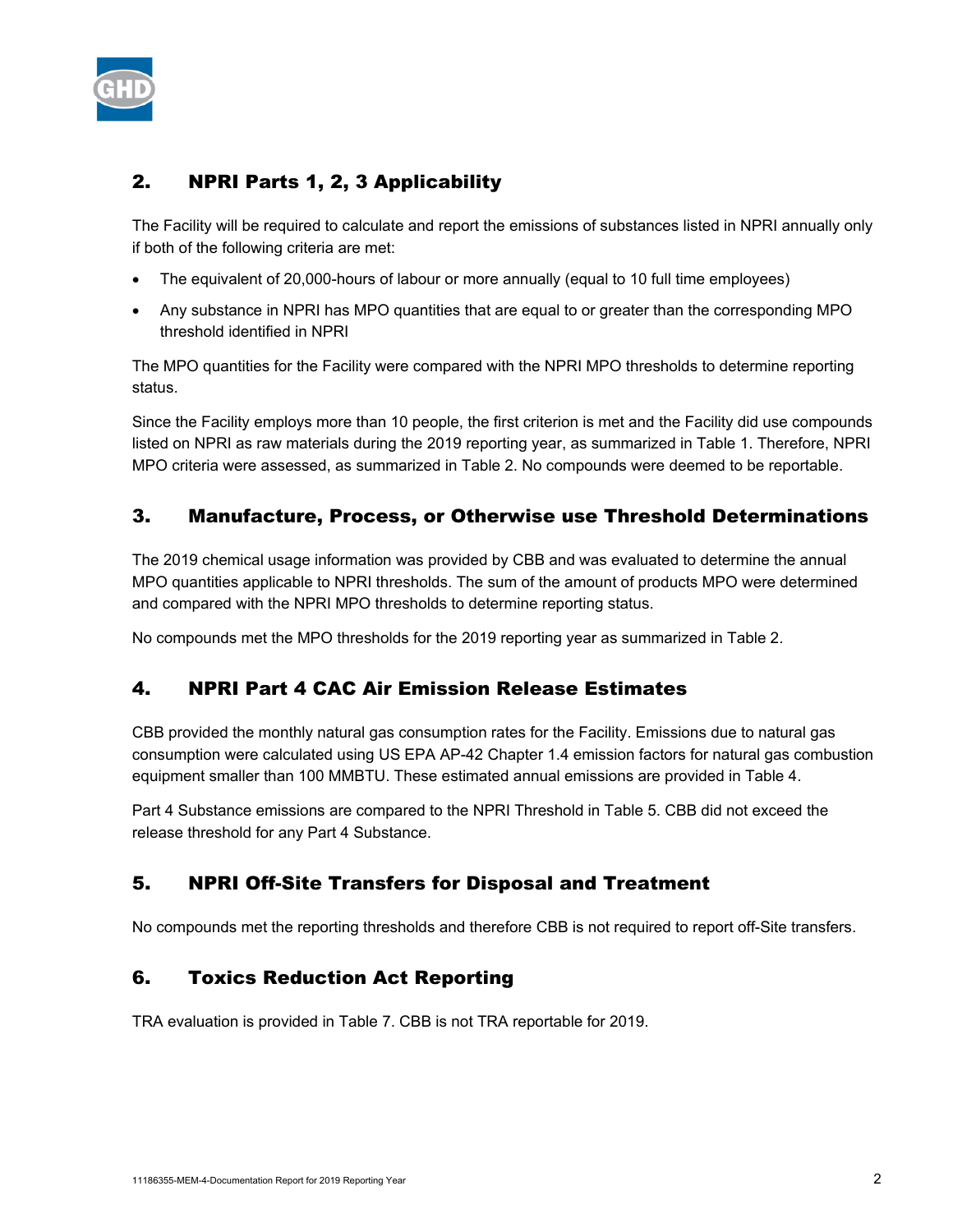

## 7. Environment Canada GHG Summary

Federally, Facilities must report their GHG emissions to Environment Canada if they exceed 10,000 tonnes carbon dioxide equivalent (CO<sub>2</sub>e).

The federal reporting requirements and sources to include in the reporting are described in the Canada Gazette. CBB does not exceed the reporting threshold and therefore is not required to report GHG emissions to Environment Canada. The applicability threshold value calculated from the Federal GHG sources are presented in Table 6.

## 8. Ontario GHG Reporting

Provincially, Facilities are required to report in June 2020 for the 2019 calendar year emissions if they exceed 10,000 tonnes of carbon dioxide equivalent  $(CO<sub>2</sub>e)$ . The regulation sets out sources that must be included in the threshold determination as well as reporting requirements.

CBB sources do not exceed the reportable threshold and therefore the Facility is not required to report GHG emissions to the Ministry of the Environment. The applicability threshold value calculated from the GHG sources are presented in Table 6.

## 9. Section A Administrative Information

The administrative information provided by CBB is summarized in Table 11.

## 10. Conclusions

CBB is not required to report under NPRI for 2019.

Changes in MPO quantities, off-site transfers and amounts contained in final products are summarized in Tables 7, 8 and 9.

Should you have any questions on the above, please do not hesitate to contact us.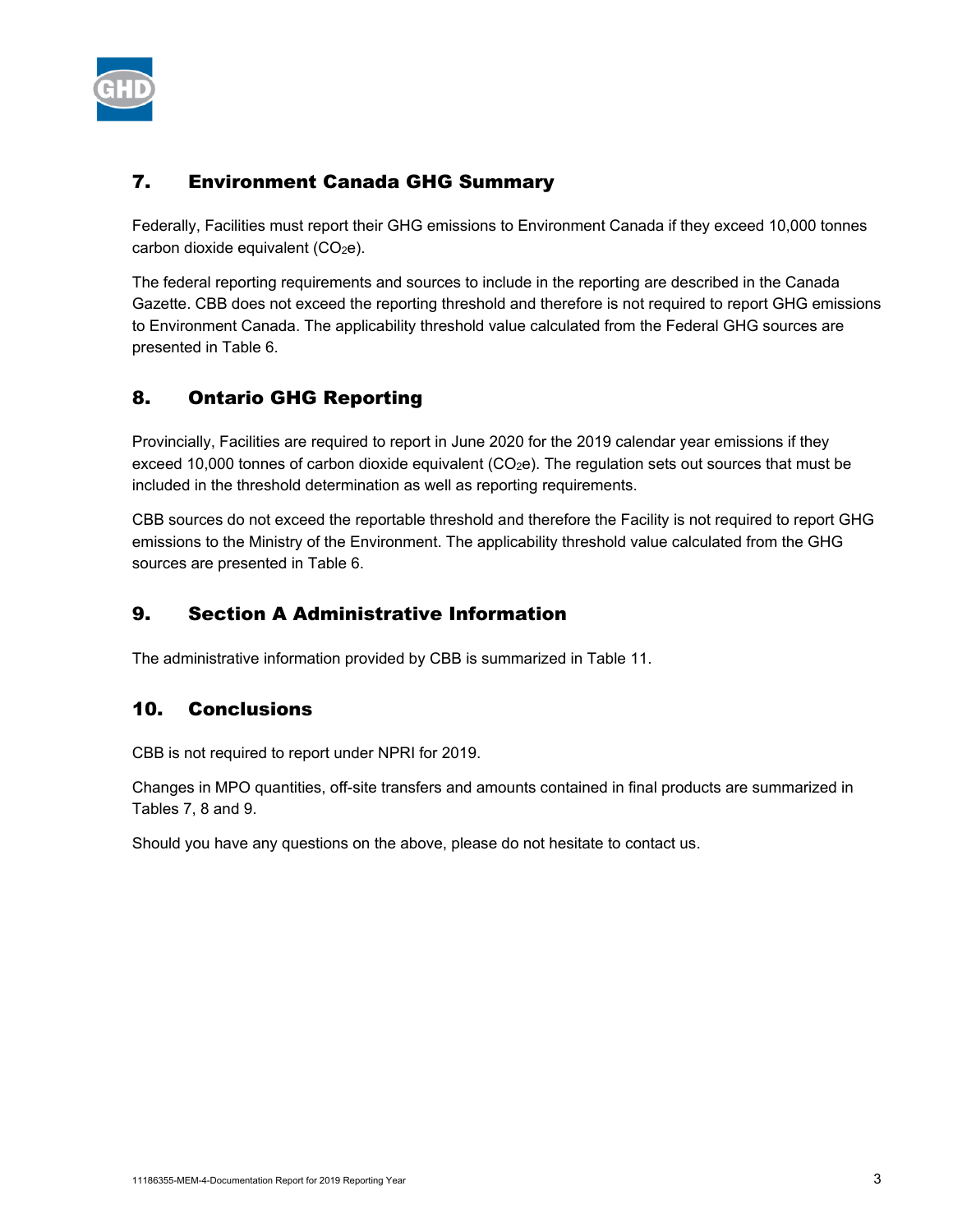#### **Raw Material Usage Summary Canadian Babbitt Bearings Ltd. Brantford, Ontario**

| Compound       | <b>CAS Number</b> | <b>MPO Amount</b><br>(kg/year) | <b>NPRI Part</b> |
|----------------|-------------------|--------------------------------|------------------|
| Tin            | 7440-31-5         | 27,594.7                       |                  |
| Antimony       | 7440-36-0         | 2,313.0                        | 1A               |
| Arsenic        | 7440-38-2         | 0.8                            | 1B               |
| Silver         | 7440-22-4         | 0.5                            | 1A               |
| Iron           | 7439-89-6         | 0.6                            |                  |
| <b>Bismuth</b> | 7440-69-9         | 0.7                            |                  |
| <b>Nickel</b>  | 7440-02-0         | 0.1                            | 1A               |
| Cadmium        | 7440-43-9         | 0.06                           | 1B               |
| Zinc           | 7440-66-6         | 313.2                          |                  |
| Sulphur        | 7704-34-9         |                                |                  |
| Lead           | 7439-92-1         | 7.5                            | 1B               |
| Tin            | 7440-31-5         | 27,594.7                       |                  |
| Copper         | 7440-50-8         | 1,080.1                        | 1A               |
| Aluminum       | 7429-90-5         | 0.12                           |                  |
| Gold           | 7440-57-5         |                                |                  |
| Indium         | 7440-74-6         |                                |                  |
| Chlorine       | 7782-50-5         | 555.3                          |                  |
| Ammonia        | 7664-41-7         | 104.9                          | 1A               |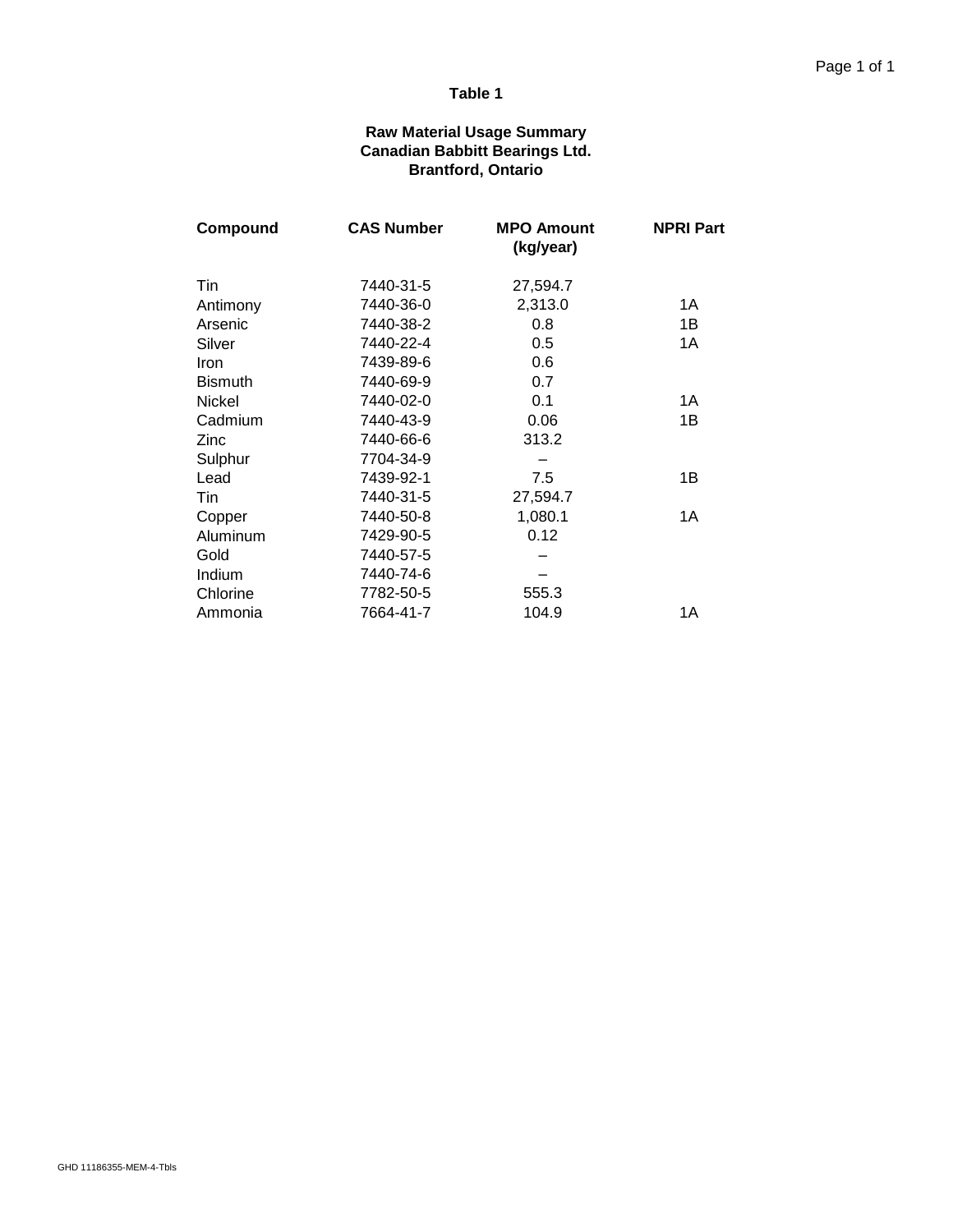#### **MPO Threshold Table Canadian Babbitt Bearings Ltd. Brantford, Ontario**

| Compound      | <b>CAS Number</b> | <b>MPO Quantity</b><br>(kg/year) | <b>NPRI Part</b> | <b>MPO Threshold</b><br>(kg/year) | <b>Reportable?</b> |
|---------------|-------------------|----------------------------------|------------------|-----------------------------------|--------------------|
| Antimony      | 7440-36-0         | 2,313.0                          | 1A               | 10,000                            | No                 |
| Arsenic       | 7440-38-2         | 0.8                              | 1Β               | 50                                | No                 |
| Silver        | 7440-22-4         | 0.5                              | 1Α               | 10,000                            | No                 |
| <b>Nickel</b> | 7440-02-0         | 0.1                              | 1Α               | 10,000                            | No                 |
| Cadmium       | 7440-43-9         | 0.060                            | 1Β               | 5                                 | No                 |
| Lead          | 7439-92-1         | 7.5                              | 1B               | 50                                | No.                |
| Copper        | 7440-50-8         | 1,080.1                          | 1A               | 10,000                            | No                 |
| Aluminum      | 7429-90-5         | 0.1                              |                  | 10,000                            | No                 |
| Chlorine      | 7782-50-5         | 555.3                            |                  | 10,000                            | No                 |
| Ammonia       | 7664-41-7         | 104.9                            | 1Α               | 10,000                            | No                 |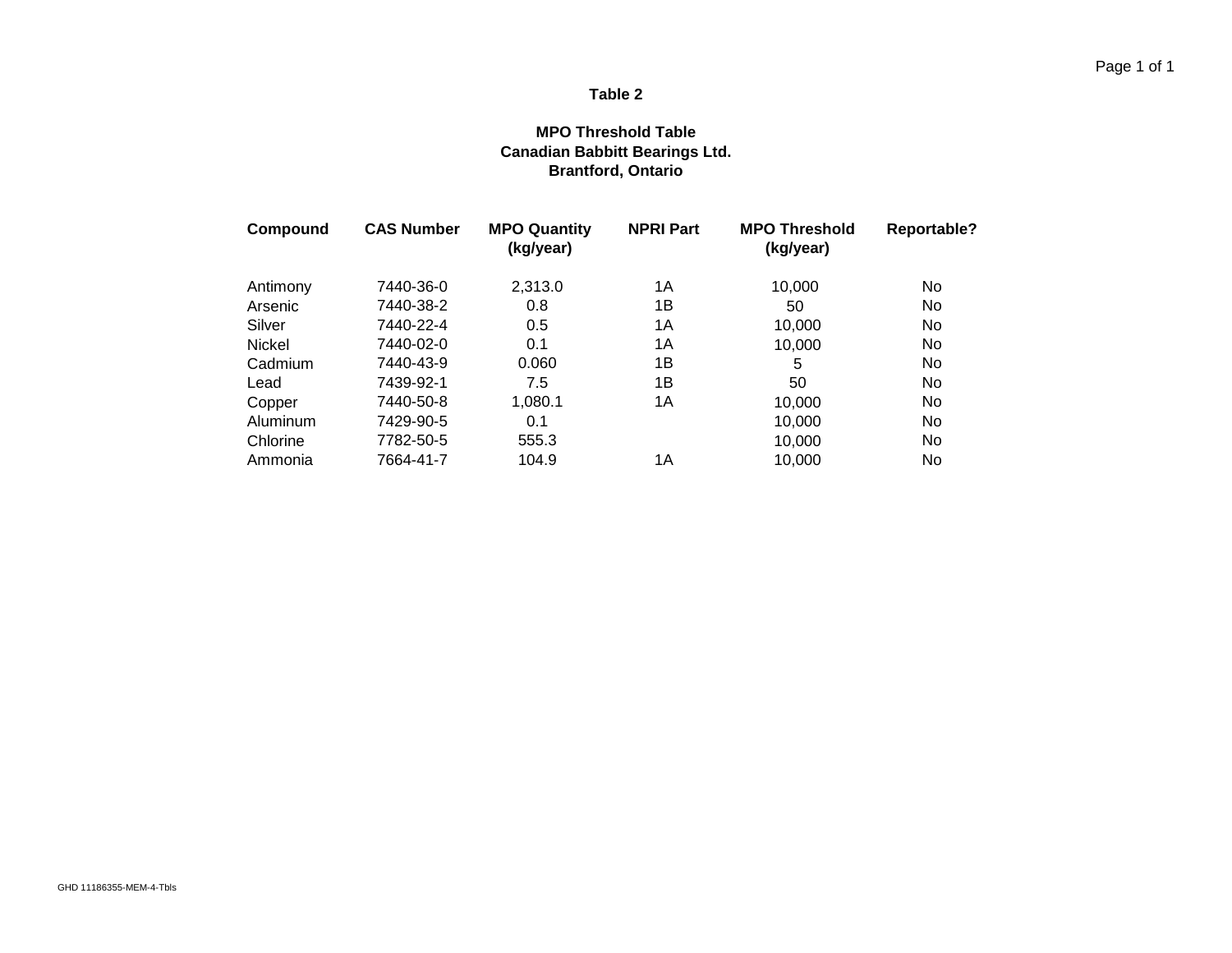#### **NPRI Reportable Part 1A Metals Recycling Estimate Calculations Canadian Babbitt Bearings Ltd. Brantford, Ontario**

| Compound | <b>C.A.S.</b> | Amount           | Amount                  | Amount                         | <b>Amount Sent</b> | Amount in            |
|----------|---------------|------------------|-------------------------|--------------------------------|--------------------|----------------------|
|          | <b>Number</b> | <b>Processed</b> | Recycled <sup>(1)</sup> | Released to Air <sup>(2)</sup> | to Landfill        | <b>Final Product</b> |
|          |               | (kg/year)        | (kg/year)               | (kg/year)                      | (kg/year)          | (kg)                 |

No Reportable Compounds in 2019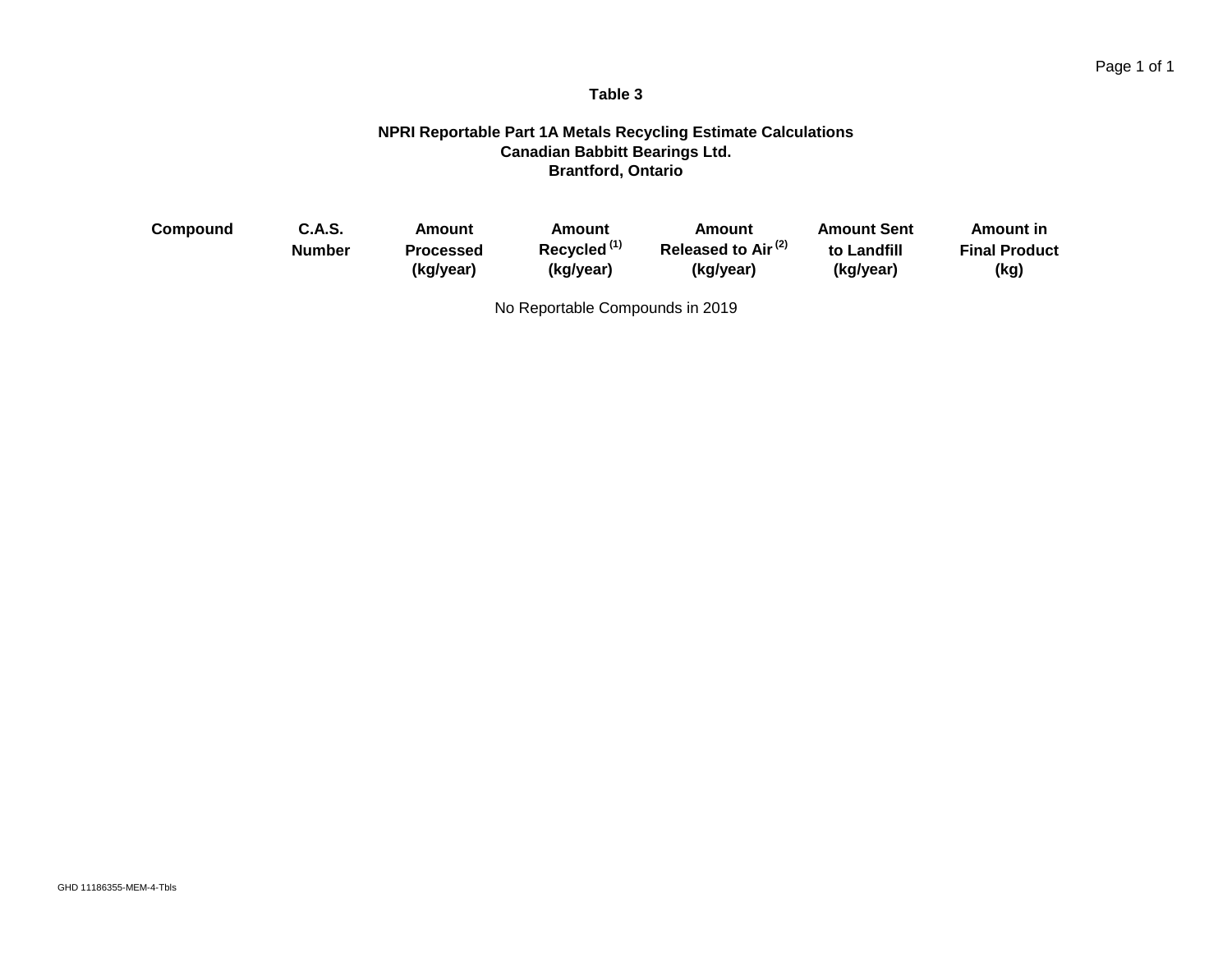#### **Natural Gas Combustion Emissions Canadian Babbitt Bearings Ltd. Brantford, Ontario**

|                                         | Total natural gas combustion: | $57,984 \text{ m}^3$                           |                                      |
|-----------------------------------------|-------------------------------|------------------------------------------------|--------------------------------------|
| Compound                                | <b>CAS Number</b>             | <b>Emission Factor</b><br>$(kg/10^6m^3)^{(1)}$ | <b>Annual Emissions</b><br>(kg/year) |
| Carbon dioxide                          | 124-38-9                      | 1,920,000                                      | 111,329.3                            |
| Methane                                 | 74-82-8                       | 37.0                                           | 2.1                                  |
| Nitrous oxide                           | 10024-97-2                    | 35.2                                           | 2.0                                  |
| Nitrogen oxides                         | 11104-93-1                    | 1,600.0                                        | 92.8                                 |
| Sulphur dioxide                         | 7446-09-5                     | 9.6                                            | 0.6                                  |
| Carbon monoxide                         | 630-08-0                      | 1,344.0                                        | 77.9                                 |
| Particulate matter                      | NA - PM                       | 30.4                                           | 1.8                                  |
| 10um Particulate Matter                 | <b>NA - PM10</b>              | 30.0                                           | 1.7                                  |
| 2.5µm Particulate Matter <sup>(2)</sup> | NA - PM2.5                    | 30.0                                           | 1.7                                  |
| Volatile organic compounds              | NA - VOC                      | 88.0                                           | 5.1                                  |

#### Notes:

Release estimates resulting form natural gas combustion were calculated using the emission factors presented in the USEPA AP42, Section 1.4: Natural Gas Combustion

(1) Emission Factors are from USEPA AP-42 for boilers < 100MMBtu.

(2) AP-42 defines natural gas combustion PM emissions as less than 2.5 µm diameter, NPRI requires filterable portion only.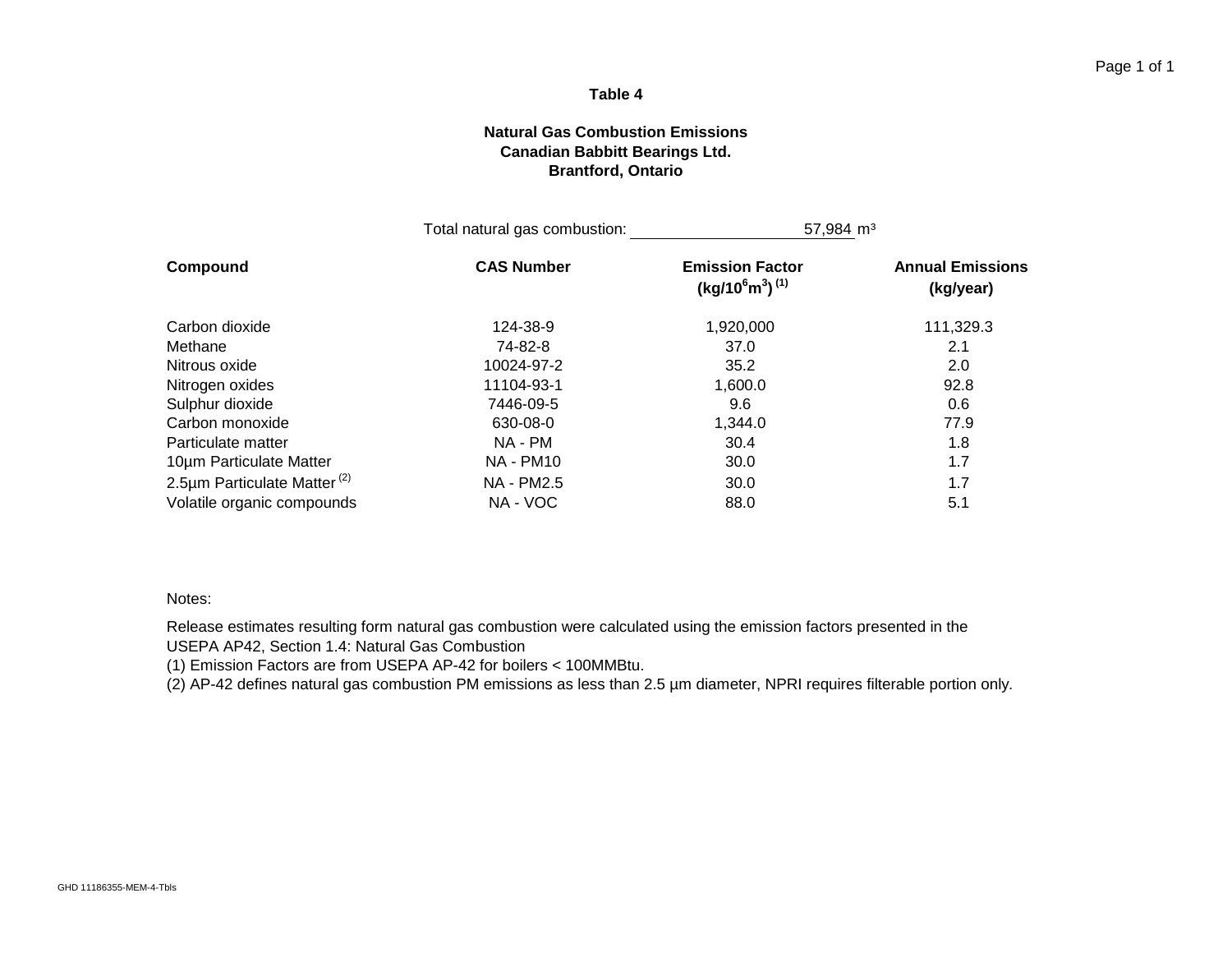#### **NPRI Part 4 Substance Threshold Assessment Canadian Babbitt Bearings Ltd. Brantford, Ontario**

| Compound                   | <b>CAS Number</b> | <b>Total Emissions</b><br>(kg/year) | <b>NPRI Threshold</b><br>(kg/year) | Reportable? |
|----------------------------|-------------------|-------------------------------------|------------------------------------|-------------|
| Nitrogen oxides            | 11104-93-1        | 92.8                                | 20,000                             | No          |
| Sulphur dioxide            | 7446-09-5         | 0.6                                 | 20,000                             | No          |
| Carbon monoxide            | 630-08-0          | 77.9                                | 20,000                             | No          |
| Particulate matter         | $NA - PM1$        | 1.8                                 | 20,000                             | No          |
| $PM_{10}$                  | <b>NA - PM10</b>  | 1.7                                 | 500                                | No          |
| $PM_{2.5}$                 | <b>NA - PM2.5</b> | 1.7                                 | 300                                | No          |
| Volatile organic compounds | NA - VOC          | 5.1                                 | 10,000                             | No          |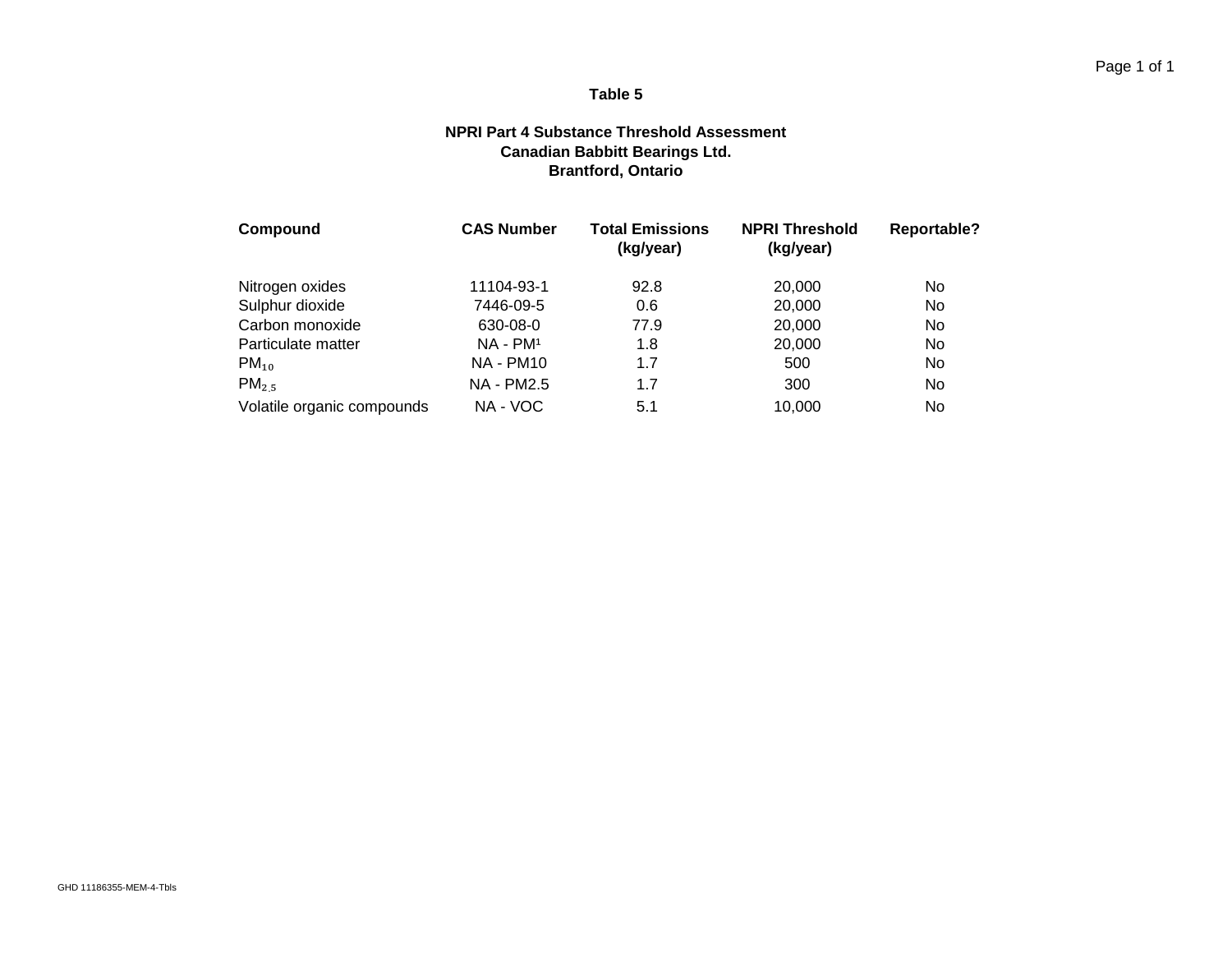#### **Greenhouse Gas Substance Threshold Assessment Canadian Babbitt Bearings Ltd. Brantford, Ontario**

| Compound       | <b>CAS Number</b> | <b>Emissions</b><br>(kg/year) | <b>Federal Global</b><br><b>Warming Potential</b> | <b>Provincial Global</b><br><b>Warming Potential</b> | $CO2$ Equivalent<br><b>Emissions</b><br>(kg/year) |
|----------------|-------------------|-------------------------------|---------------------------------------------------|------------------------------------------------------|---------------------------------------------------|
| Carbon dioxide | 124-38-9          | 111,329.3                     |                                                   |                                                      | 111,329                                           |
| Methane        | 74-82-8           | 2.1                           | 25                                                | 21                                                   | 54                                                |
| Nitrous oxide  | 10024-97-2        | 2.0                           | 298                                               | 310                                                  | 608                                               |
|                |                   |                               |                                                   | <b>Total</b>                                         | 111.991                                           |
|                |                   |                               |                                                   | <b>Threshold</b><br><b>Reportable?</b>               | 10,000,000<br>No                                  |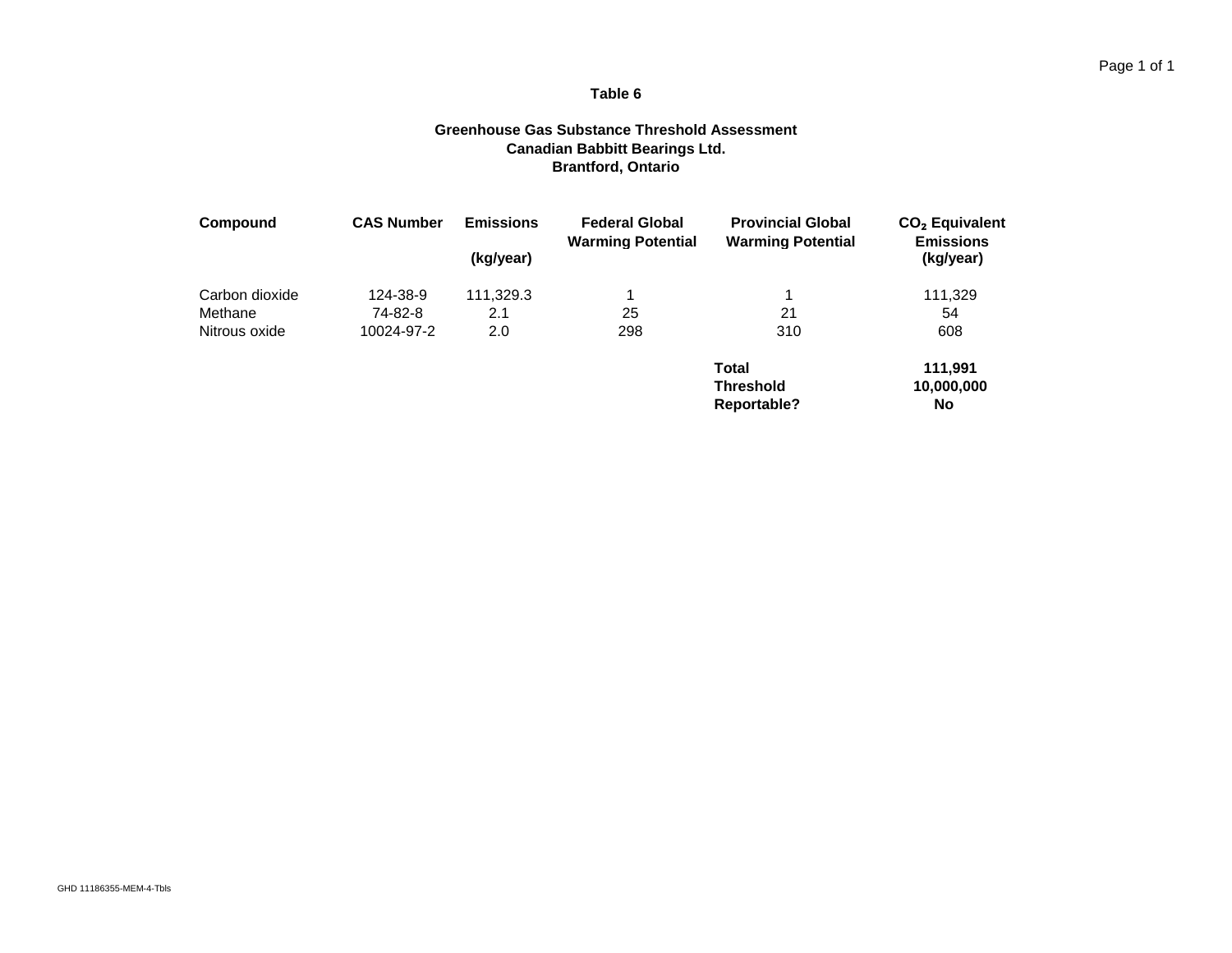#### **Summary of NPRI and TRA Reportable Quantities Canadian Babbitt Bearings Ltd. Brantford, Ontario**

| CAS No. | <b>Reportable Release Quantity</b> |          |                           |  |  |
|---------|------------------------------------|----------|---------------------------|--|--|
|         | Air                                | Landfill |                           |  |  |
|         |                                    |          | <b>Off-Site Recycling</b> |  |  |
|         | (kg)                               | (kg)     | $(Kg)^{(1)}$              |  |  |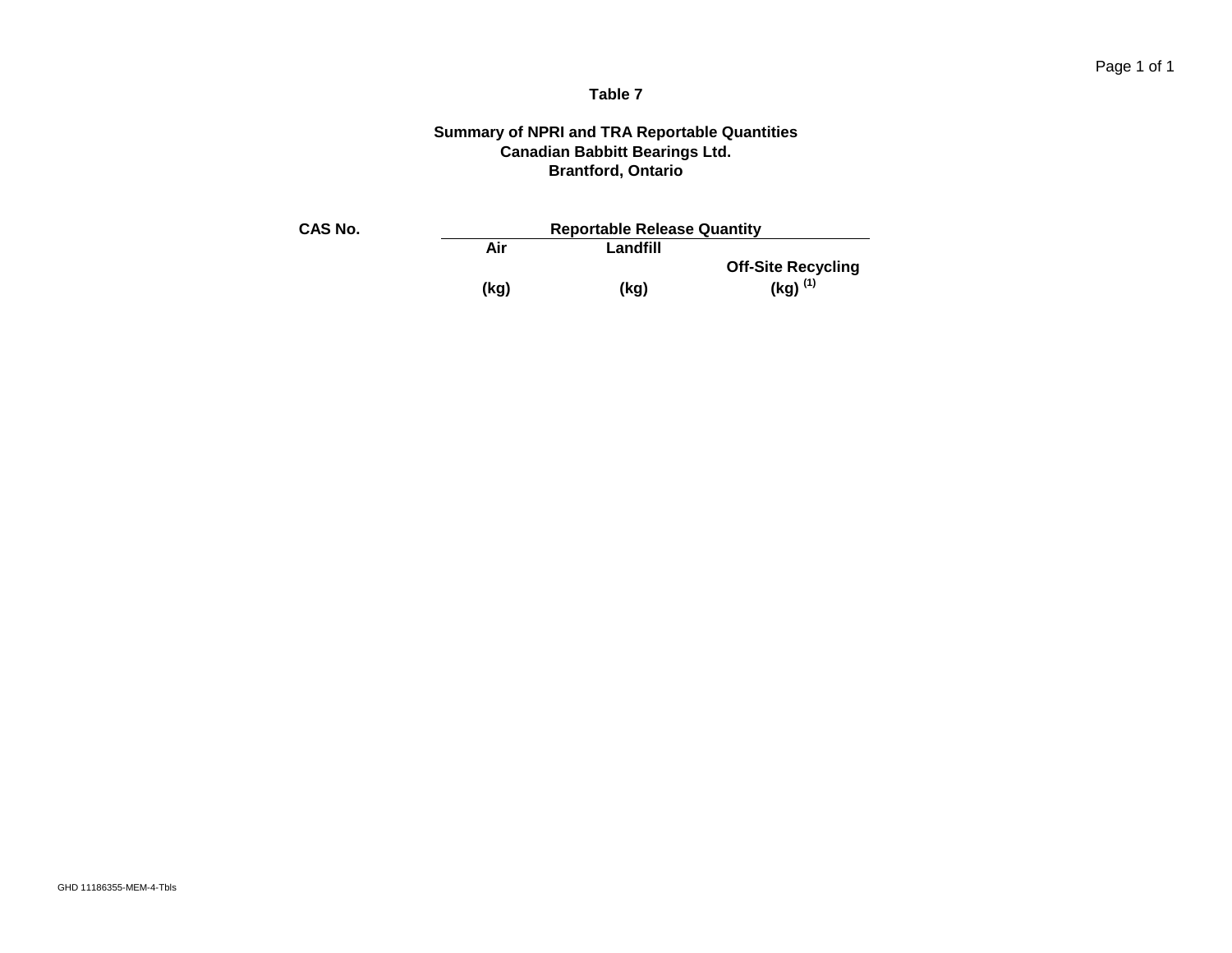#### Page 1 of 1

#### **Table 8**

#### **Summary of Reasons for Changes Year over Year for Recycling Canadian Babbitt Bearings Ltd. Brantford, Ontario**

| Compound | <b>CAS No.</b> | 2018<br>Recycling<br>(kg/year) | 2019<br>Recycling<br>(kg/yr) | Year over Year<br>(%) | <b>NPRI</b><br>Code | <b>Recycling Description</b> |
|----------|----------------|--------------------------------|------------------------------|-----------------------|---------------------|------------------------------|
| Lead     | 7439-92-1      | 56.0                           | 0.4                          | $-99%$                |                     | No Pure Lead Ingots used     |

#### Notes:

NPRI Software Reasons for Change must be selected from the following list for each reportable substance:

A - Changes in Production Levels F - Changes in Off-Site Transfers for Recycling

B - Changes in Estimation Methods G - Other (specify in comments field B14.2)

E - Changes in Disposal

C - Pollution Prevention Activities H - No Significant Change (< 10%) or No Change

D - Changes in On-Site Treatment I - Not Applicable (First year reporting this substance)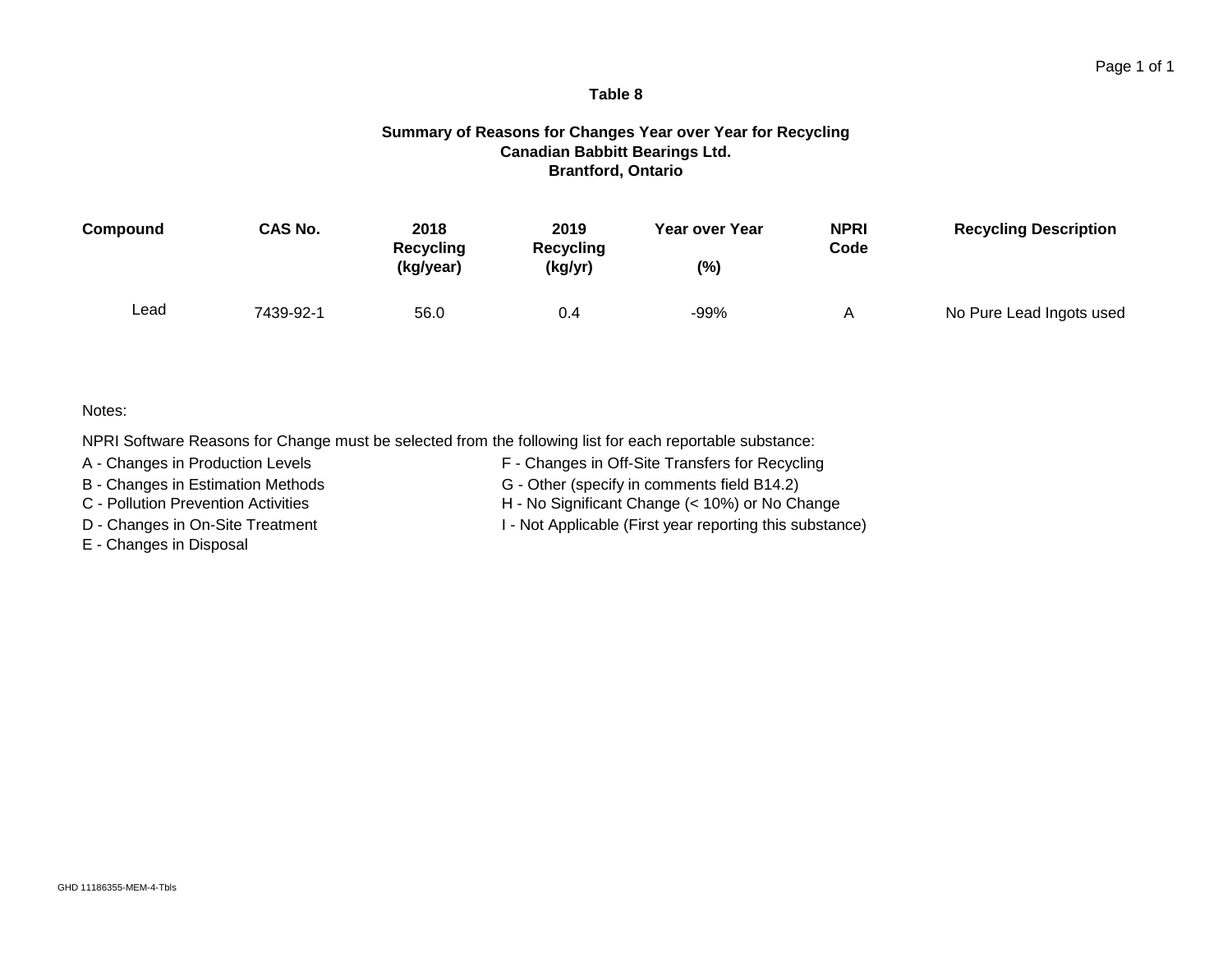### Page 1 of 1

#### **Table 9**

#### **Summary of Reasons for Changes Year over Year for Amount Released to Air Canadian Babbitt Bearings Ltd. Brantford, Ontario**

| Compound | <b>CAS No.</b> | 2018 Amount Released to Air<br>In Product<br>(kg/year) | 2019 Amount Released to Air<br>In Product<br>(kg/yr) | Change<br>Year over Year<br>(%) | <b>NPRI</b><br>Code | <b>Amount Contained in Product Description</b> |
|----------|----------------|--------------------------------------------------------|------------------------------------------------------|---------------------------------|---------------------|------------------------------------------------|
| Lead     | 7439-92-1      | 0.120                                                  | 0.000                                                | $-100%$                         |                     | No Pure Lead Ingots used                       |

Notes:

NPRI Software Reasons for Change must be selected from the following list for each reportable substance:

A - Changes in Production Levels **F** - Changes in Off-Site Transfers for Recycling

- 
- 
- 
- E Changes in Disposal
- 
- B Changes in Estimation Methods<br>
C Pollution Prevention Activities<br>
G Other (specify in comments field B14.2)<br>
H No Significant Change (< 10%) or No Ch
- C Pollution Prevention Activities H No Significant Change (< 10%) or No Change<br>D Changes in On-Site Treatment<br>H Not Applicable (First year reporting this substant I - Not Applicable (First year reporting this substance)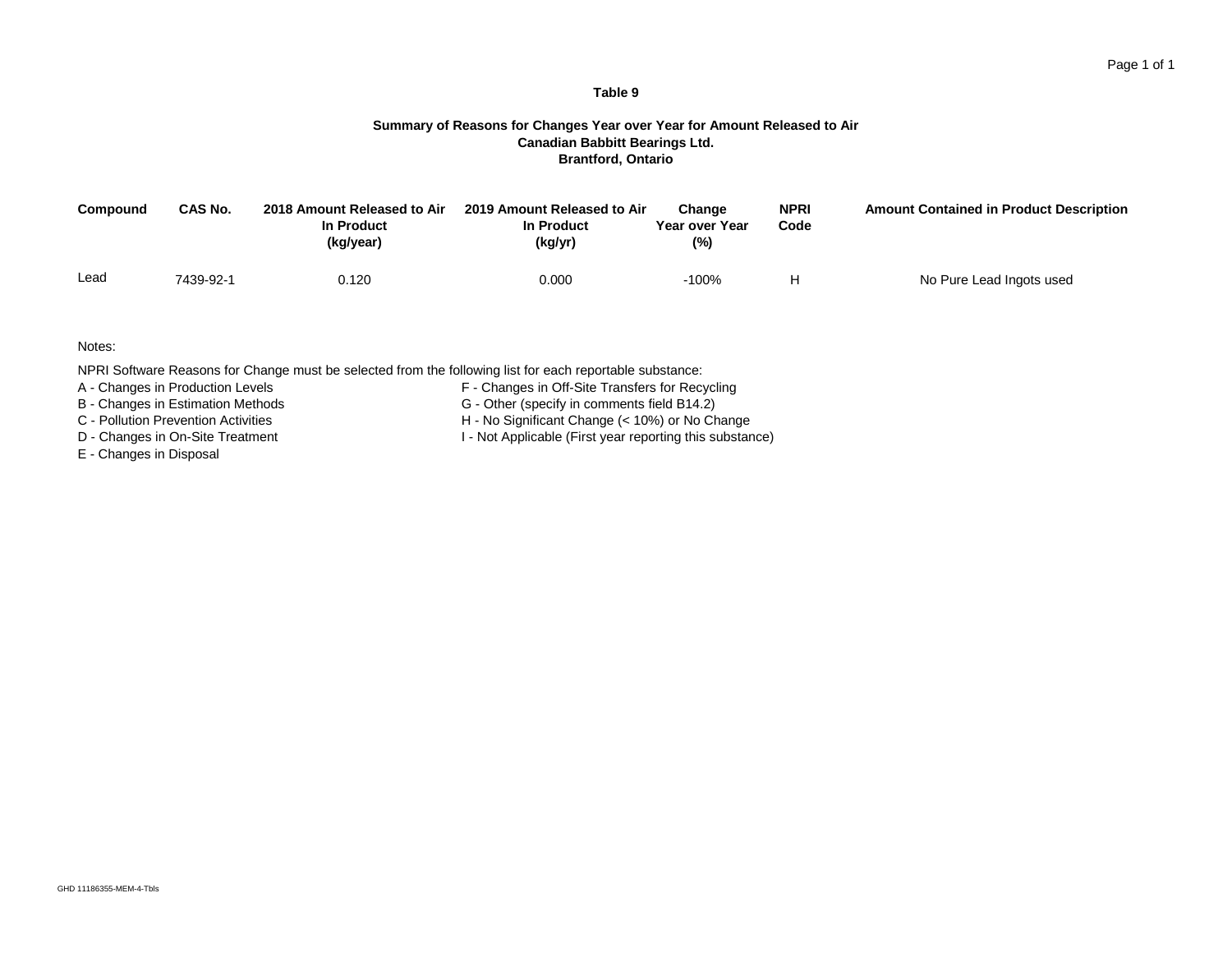#### **Summary of Reasons for Changes Year over Year for Amount Contained in Product Canadian Babbitt Bearings Ltd. Brantford, Ontario**

**Table 10**

| Compound | CAS No.   | <b>2018 Amount Contained</b><br>In Product<br>(kg/year) | <b>2019 Amount Contained</b><br>In Product<br>(kg/yr) | Change<br>Year over Year<br>(%) | <b>NPRI</b><br>Code | <b>Amount Contained in Product Description</b> |
|----------|-----------|---------------------------------------------------------|-------------------------------------------------------|---------------------------------|---------------------|------------------------------------------------|
| Lead     | 7439-92-1 | .070                                                    |                                                       | -99%                            |                     | No Pure Lead Ingots used                       |

Notes:

NPRI Software Reasons for Change must be selected from the following list for each reportable substance:

A - Changes in Production Levels **F** - Changes in Off-Site Transfers for Recycling

- 
- 
- 
- E Changes in Disposal
- 
- B Changes in Estimation Methods<br>
C Pollution Prevention Activities<br>
G Other (specify in comments field B14.2)<br>
H No Significant Change (< 10%) or No Ch
- C Pollution Prevention Activities H No Significant Change (< 10%) or No Change<br>D Changes in On-Site Treatment H Not Applicable (First year reporting this substant
	- I Not Applicable (First year reporting this substance)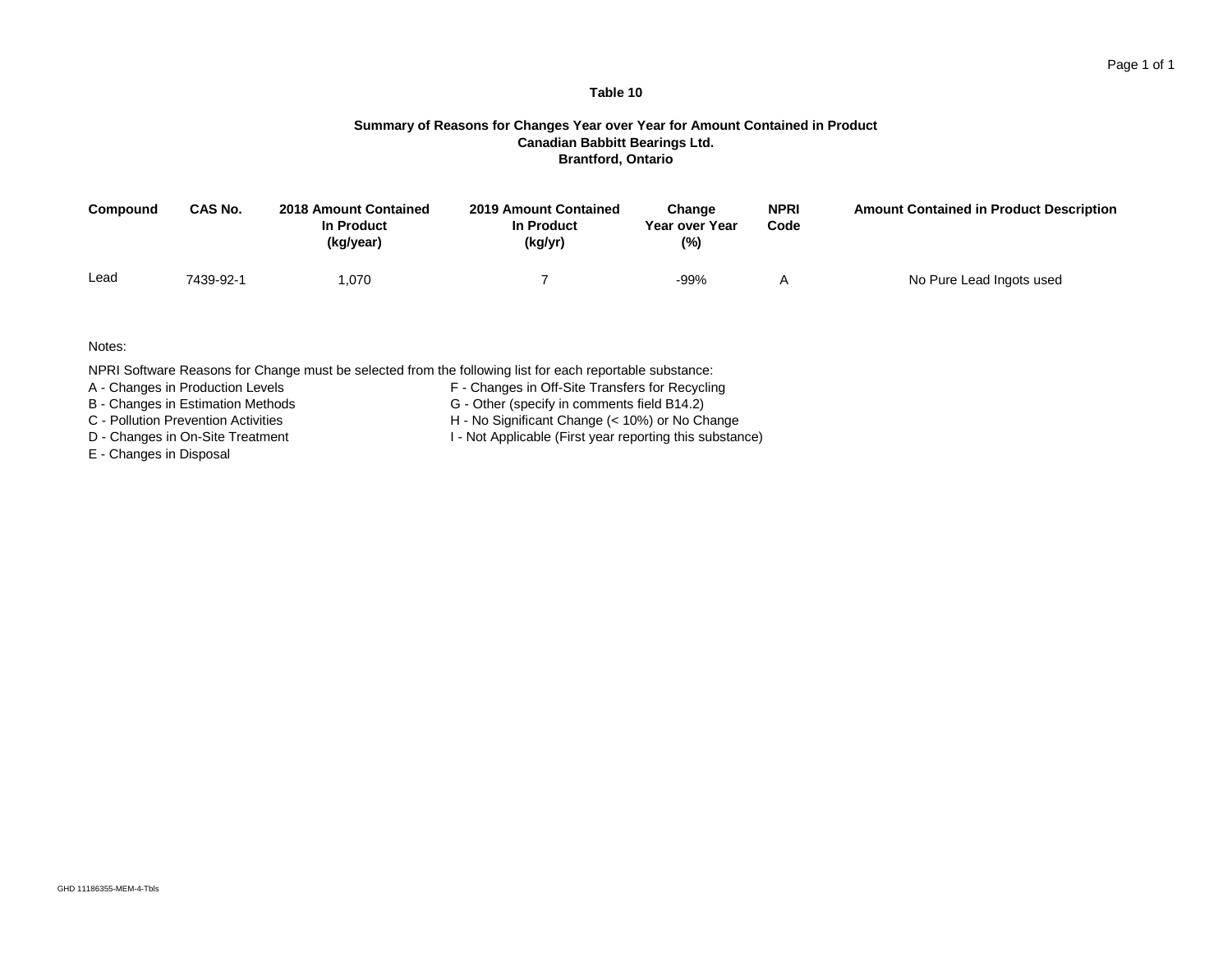#### **Administrative Information Canadian Babbitt Bearings Ltd. Brantford, Ontario**

### **A1.0 Reporting Year, NPRI ID, Language and Web Site Address**

| A1.1  | <b>INPRI ID</b>         | 10938                   |
|-------|-------------------------|-------------------------|
| A1.2  | Language                | English                 |
| IA1.4 | <b>Web Site Address</b> | https:/<br>/www.cbb.ca/ |
| A1.6  | <b>Business Number</b>  | 132216862               |

#### **A2.0 Facility Identification and Site Address**

| A2.1              | Company Name               | Canadian Babbitt Bearings Ltd. |
|-------------------|----------------------------|--------------------------------|
| A2.2              | <b>Facility Name</b>       | Canadian Babbitt Bearings Ltd. |
| A2.3              | <b>Street Address</b>      | 64 Dalkeith Drive              |
| A2.5              | City/District              | <b>Brantford</b>               |
| $\overline{A2.6}$ | Province or Territory Code | Ontario                        |
| A2.7              | Postal Code                | <b>N3P 1N6</b>                 |
| A2.11             | Is this a rural address?   | <b>No</b>                      |
| A2.12             | <b>MOE ID</b>              |                                |

#### **A3.0 Identification of Parent Companies**

| P <sub>1.0</sub>  | D&B D-U-N-S Number     |  |
|-------------------|------------------------|--|
| P <sub>1.1</sub>  | % Ownership            |  |
| P1.2              | Parent Company Name    |  |
| P <sub>1.3</sub>  | <b>Address</b>         |  |
| P1.5              | City/District          |  |
| P1.6              | Province/Territory     |  |
| P <sub>1.7</sub>  | Postal Code            |  |
| P1.8              | <b>State</b>           |  |
| P <sub>1.9</sub>  | <b>ZIP Code</b>        |  |
| P <sub>1.10</sub> | Country                |  |
| P <sub>1.12</sub> | <b>Business Number</b> |  |

#### **A4.0 Facility Public Contact**

| A4.1              | Title (Mr./Ms./etc)    | Mr.                    |
|-------------------|------------------------|------------------------|
| A4.2              | <b>First Name</b>      | Tonv                   |
| A4.3              | Last Name              | Corr                   |
| A4.4              | Position               | <b>Quality Manager</b> |
| A4.5              | Phone                  | 519-752-5471           |
| A4.6              | <b>Phone Extension</b> | 234                    |
| $\overline{A4.7}$ | Fax                    |                        |
| A4.8              | e-mail address         | tony.corr@cbb.ca       |

#### **A5.0 Facility Public Contact Address**

| A5.1              | Company Name           | Canadian Babbitt Bearings Ltd. |
|-------------------|------------------------|--------------------------------|
| A5.2              | <b>Facility Name</b>   | Canadian Babbitt Bearings Ltd. |
| A5.3              | <b>Mailing Address</b> | 64 Dalkeith Drive              |
| A5.4              | (Mailing Address)      | <b>Brantford</b>               |
| A5.5              | City/District          | <b>Brantford</b>               |
| A5.6              | Province/Territory     | Ontario                        |
| $\overline{A5.7}$ | Postal Code            | <b>N3P 1N6</b>                 |
| A5.10             | Country                | Canada                         |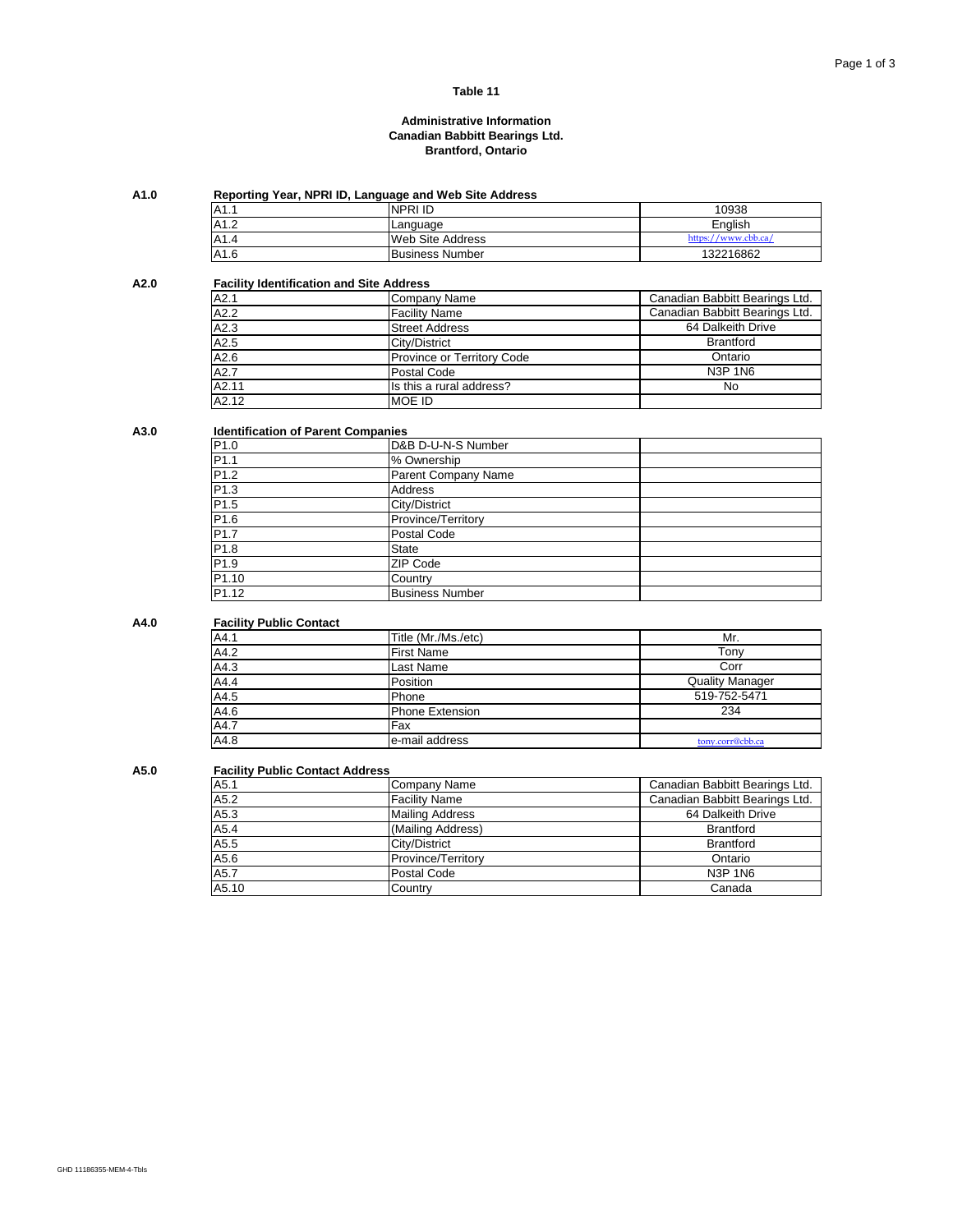### **Administrative Information Canadian Babbitt Bearings Ltd. Brantford, Ontario**

| A6.0  | <b>Facility Technical Contact</b>                                                         |                                                                |                          |  |
|-------|-------------------------------------------------------------------------------------------|----------------------------------------------------------------|--------------------------|--|
|       | A6.1                                                                                      | Title (Mr./Ms./etc)                                            | Mr.                      |  |
|       | A6.2                                                                                      | <b>First Name</b>                                              | Tony                     |  |
|       | A6.3                                                                                      | Last Name                                                      | Corr                     |  |
|       | A6.4                                                                                      | Position                                                       | <b>Quality Manager</b>   |  |
|       | A6.5                                                                                      | Phone                                                          | 519-752-5471             |  |
|       | A6.6                                                                                      | <b>Phone Extension</b>                                         | 234                      |  |
|       | A6.7                                                                                      | Fax                                                            |                          |  |
|       | A6.8                                                                                      | e-mail address                                                 | tony.corr@cbb.ca         |  |
|       |                                                                                           |                                                                |                          |  |
| A7.0  | <b>Facility Technical Contact Address</b>                                                 |                                                                | (same as Public Contact) |  |
| A8.0  |                                                                                           | <b>Company Coordinator</b>                                     |                          |  |
| A9.0  |                                                                                           | <b>Company Coordinator Address</b>                             |                          |  |
| A10.0 | <b>Industrial Classification Codes</b>                                                    |                                                                |                          |  |
|       | A10.1                                                                                     | Two-digit Canadian SIC Code                                    |                          |  |
|       | A10.2                                                                                     | Four-digit Canadian SIC Code                                   |                          |  |
|       | A10.3                                                                                     | Four-digit U.S. SIC Code                                       |                          |  |
|       | A10.4                                                                                     | Two-digit NAICS Code                                           | 33                       |  |
|       | A10.5                                                                                     | Four-digit NAICS Code                                          | 3327                     |  |
|       | A10.6                                                                                     | Six-digit NAICS Canada Code                                    | 332710                   |  |
|       | <b>Full-time Employees</b><br>= total worker hours per year/2,000 hrs per worker<br>A11.1 | Number of (Eq.) Full-time Employees                            | 33                       |  |
|       | A11.2                                                                                     | Activities to Which the 20 000 hr                              | h) none of the above     |  |
|       |                                                                                           | Employee Threshold does not Apply                              |                          |  |
| A12.0 |                                                                                           | Activities Relevant to the Reporting of Dioxins/Furans and HCB |                          |  |
|       | A12.1                                                                                     | Facility Used for Wood Preservation (PCP)                      | r) none of the above     |  |
| A13.0 |                                                                                           | <b>Activities Relevant to the Reporting of PAH</b>             |                          |  |
|       | A <sub>13.1</sub>                                                                         | <b>Facility Used for Wood Preservation (creosote)</b>          | no                       |  |
| A14.0 |                                                                                           | <b>Other Environmental Regulations or Permits (optional)</b>   |                          |  |
|       | A14.1                                                                                     | Other Environmental Reporting/Permits                          |                          |  |
|       |                                                                                           |                                                                |                          |  |
| A15.0 | <b>Comments</b>                                                                           |                                                                |                          |  |
|       | A15.1                                                                                     | <b>Comments (Facility)</b>                                     | no                       |  |
|       | A15.2                                                                                     | <b>Comments (Pollution Prevention)</b>                         | no                       |  |
| A16.0 |                                                                                           | <b>Company Official Certifying this Submission</b>             |                          |  |
|       | A16.1                                                                                     | Title (Mr./Ms./etc)                                            | Mr.                      |  |
|       | A16.2                                                                                     | <b>First Name</b>                                              | Tony                     |  |
|       | A16.3                                                                                     | Last Name                                                      | Corr                     |  |
|       | A16.4                                                                                     | Position                                                       | <b>Quality Manager</b>   |  |
|       | A16.5                                                                                     | Phone                                                          | 519-752-5471             |  |
|       |                                                                                           | Phone Extension                                                |                          |  |
|       | A16.6                                                                                     |                                                                | 234                      |  |
|       |                                                                                           |                                                                |                          |  |
|       | A16.7<br>A16.8                                                                            | Fax<br>e-mail address                                          | tony.corr@cbb.ca         |  |

**A17.0 Company Official Address (same as Public Contact)**